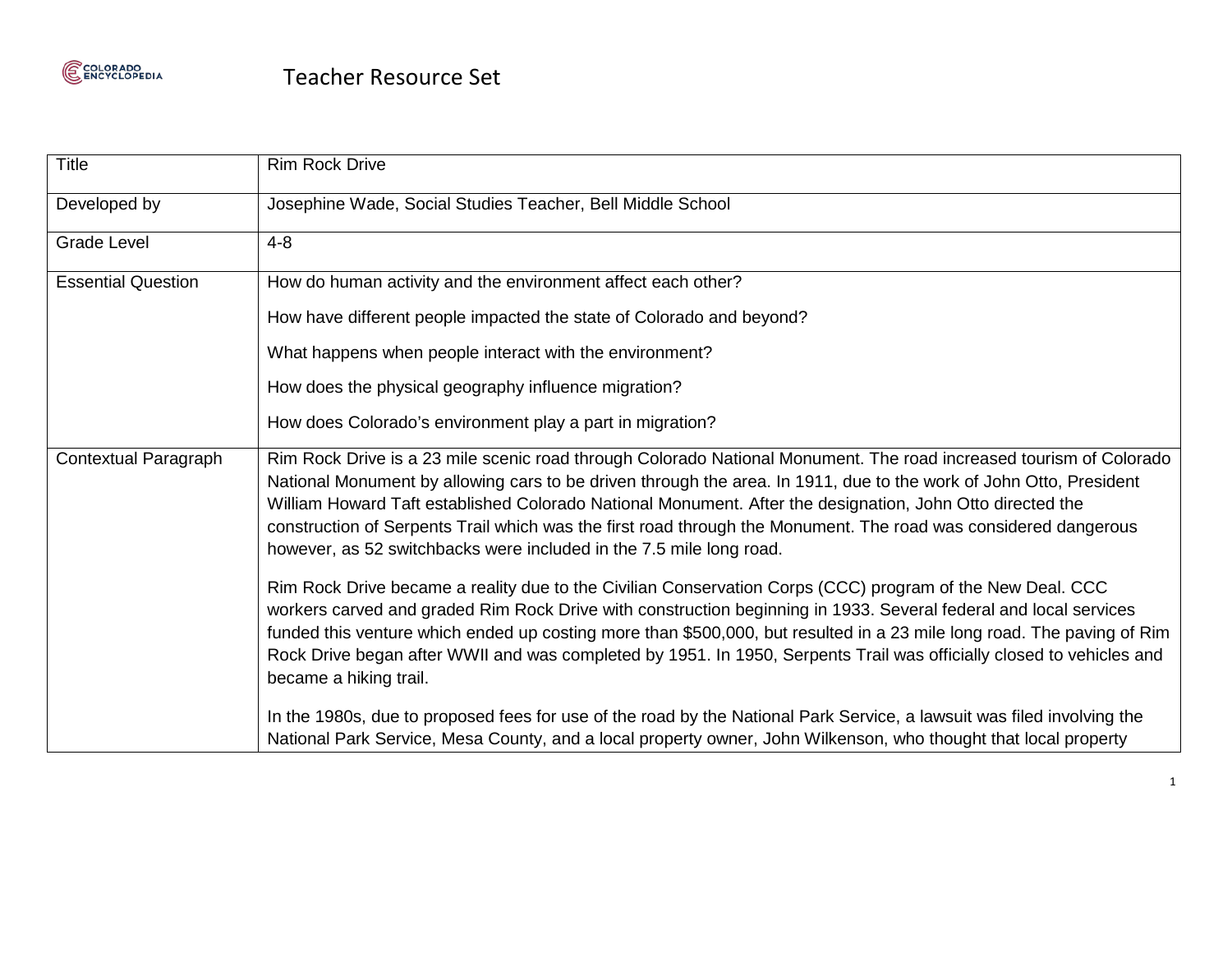

| owners should be able to use the road without paying fees. In 1986, favor was granted to the plaintiff as the court<br>declared the road a public right of way. |
|-----------------------------------------------------------------------------------------------------------------------------------------------------------------|
| In 1994, Rim Rock Drive was listed in the National Register of Historic Places and now receives more than 400,000<br>visitors per year.                         |

| <b>Resource Set</b>                                                                                                                                                        |                                                                                                                                                            |                                                                                                                             |                                                                                                                                                           |                                                                                                                                            |                                                                                                                                   |
|----------------------------------------------------------------------------------------------------------------------------------------------------------------------------|------------------------------------------------------------------------------------------------------------------------------------------------------------|-----------------------------------------------------------------------------------------------------------------------------|-----------------------------------------------------------------------------------------------------------------------------------------------------------|--------------------------------------------------------------------------------------------------------------------------------------------|-----------------------------------------------------------------------------------------------------------------------------------|
| <b>Rim Rock Drive at</b><br>the Colorado<br><b>National Monument</b>                                                                                                       | <b>Rim Rock Drive at</b><br>the Colorado<br><b>National Monument</b>                                                                                       | Jeeps at Rim Rock<br><b>Drive</b>                                                                                           | <b>Rim Rock Tunnel</b>                                                                                                                                    | <b>Rim Rock</b><br><b>Construction</b>                                                                                                     | <b>Masonry Work along</b><br><b>Rim Rock Drive</b>                                                                                |
| View of one of the<br>tunnels through Rim<br>Rock Road.                                                                                                                    | Picture of two men<br>heaving a boulder<br>onto a wheeled cart.                                                                                            | View of Rim Rock with<br>two Jeeps on the<br>road.                                                                          | View of a tunnel<br>during construction<br>with tracks to help<br>with the movement of<br>building supplies.                                              | Three men building<br>the road using a<br>container to clear and<br>haul the rocks.                                                        | Picture of men<br>building a retaining<br>wall at Rim Rock c.<br>1933.                                                            |
| Provides an authentic<br>glimpse of the road<br>after its conception<br>emphasizing the<br>extreme terrain<br>builders had to work<br>with and shape to<br>build the road. | The construction of<br><b>Rim Rock Drive was</b><br>the major source of<br>construction<br>employment for Grand<br>Junction residents<br>during the 1930s. | Provides a glimpse of<br>the deep grades that<br>builders had to<br>consider and<br>maneuver when<br>constructing the road. | The tracks give<br>another perspective<br>for how resources<br>were supplied to<br>places like Rim Rock<br>when access and<br>technology were<br>limited. | The picture provides a<br>glimpse about how<br>resources were<br>transported prior to<br>the availability of<br>construction<br>equipment. | The Civilian<br><b>Conservation Corps</b><br>included the<br>construction of rocks<br>walls to help drain and<br>prevent erosion. |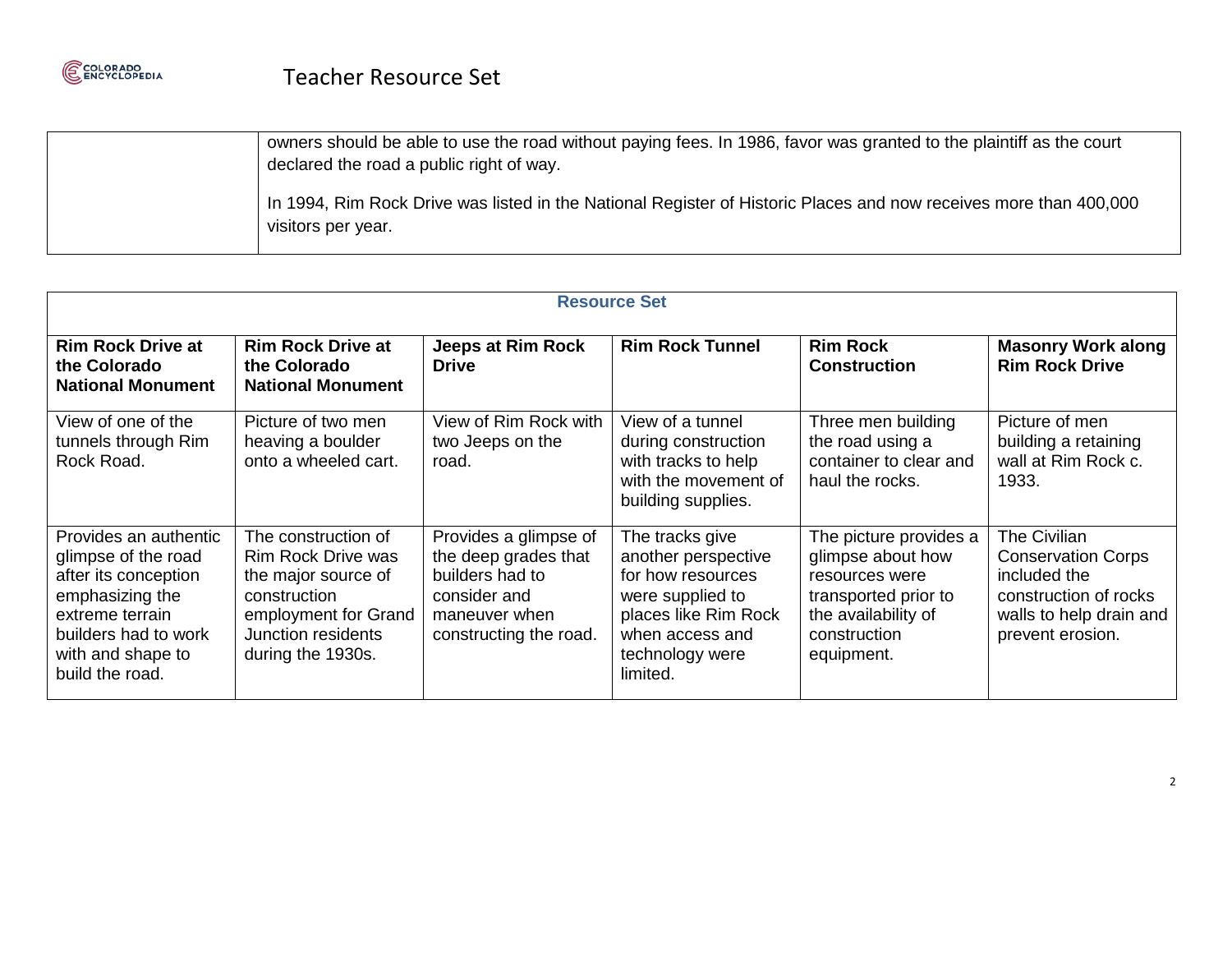

|                           | PITNO.3                   |                           |                           |                           |                        |
|---------------------------|---------------------------|---------------------------|---------------------------|---------------------------|------------------------|
| http://digital.denverlibr | http://digital.denverlibr | http://digital.denverlibr | http://digital.denverlibr | http://digital.denverlibr | https://coloradoencycl |
| ary.org/cdm/ref/collect   | ary.org/cdm/ref/collect   | ary.org/cdm/ref/collect   | ary.org/cdm/ref/collect   | ary.org/cdm/ref/collect   | opedia.org/image/mas   |
| ion/p16079coll32/id/3     | ion/p16079coll32/id/3     | ion/p16079coll32/id/3     | ion/p16079coll32/id/3     | ion/p16079coll32/id/3     | onry-work-along-rim-   |
| 82155                     | 82156                     | 62671                     | 62672                     | 62677                     | rock-drive             |

| <b>Building Rim Rock</b><br><b>Drive</b>                                                                                             | <b>Rock Work on Rim</b><br><b>Rock Drive</b>                                     | <b>Rim Rock Drive</b>                                      | <b>Rim Rock Drive,</b><br>Fruita, Mesa County,<br>$\mathsf{co}$ | <b>National Register of</b><br><b>Historic Places</b><br><b>Nomination Form</b>                                                                                                                                                                     | <b>Scenery at Colorado</b><br><b>National Monument,</b>                         |
|--------------------------------------------------------------------------------------------------------------------------------------|----------------------------------------------------------------------------------|------------------------------------------------------------|-----------------------------------------------------------------|-----------------------------------------------------------------------------------------------------------------------------------------------------------------------------------------------------------------------------------------------------|---------------------------------------------------------------------------------|
| Bird's eye view of a<br>stretch of the road<br>with buildings where<br>the construction<br>workers lived during<br>their time there. | Men working on the<br>road using different<br>tools to pick away at<br>the rock. | A bird's eye view of<br>part of Rim Rock<br>Drive c. 1951. | Picture of the paved<br>road of Rim Rock<br>Drive.              | Nominated April 21,<br>1994. The Rim Rock<br>Drive represented the<br>major source of<br>construction<br>employment in the<br><b>Grand Junction area</b><br>during the Depression<br>and had a substantial<br>impact on the<br>economy of the area. | Panoramic picture of<br>the scenery at<br><b>Colorado National</b><br>Monument. |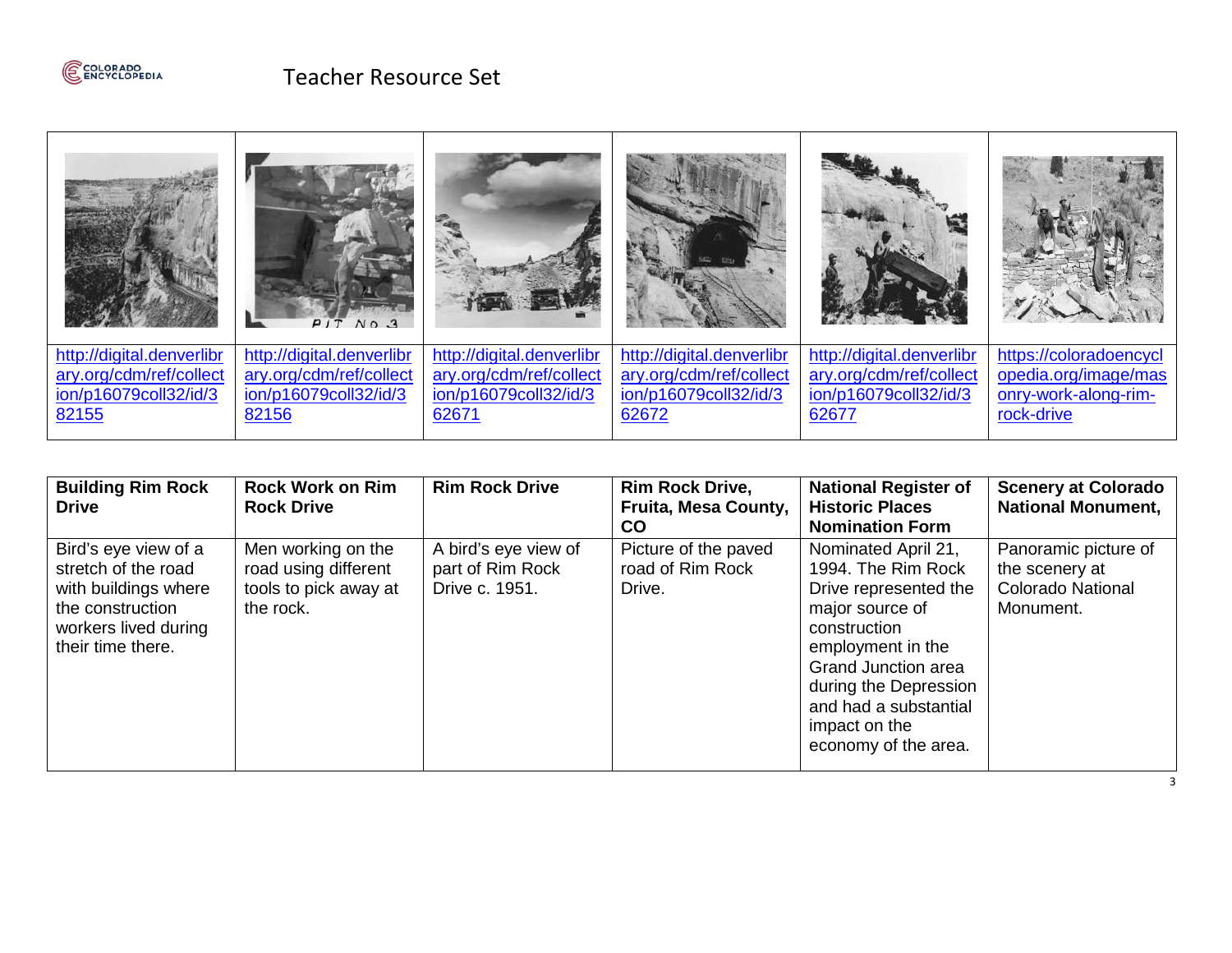

| The members of the<br>CCC program of the<br>New Deal were<br>brought in to build the<br>road. Example of the<br>numbers of people<br>who may have lived in<br>the buildings during<br>their employment. | Another picture that<br>demonstrates how<br>different tools were<br>used to build roads<br>such as pick axes,<br>sledge hammers, etc. | The picture provides a<br>look at the scenery<br>which is part of the<br>reason for its<br>preservation efforts<br>and designation in the<br>National Register of<br>Historic Places. | View of the road that<br>shows the rock cut<br>and one of the guard<br>walls that were<br>constructed. The<br>engineering and<br>design required for its<br>time contribute to the<br>road's significance in<br>the National Register. | <b>Rim Rock Drive</b><br><b>Historic District is</b><br>significant in the<br>improvement of<br>automobile access to<br>and development of<br><b>Colorado National</b><br>Monument. | View of the Colorado<br><b>National Monument</b><br>illustrating the reason<br>why the Monument is<br>in the National<br>Register. Rim Rock<br>Drive increased<br>tourism through<br>automobile access to<br>the site in significant<br>numbers. |
|---------------------------------------------------------------------------------------------------------------------------------------------------------------------------------------------------------|---------------------------------------------------------------------------------------------------------------------------------------|---------------------------------------------------------------------------------------------------------------------------------------------------------------------------------------|----------------------------------------------------------------------------------------------------------------------------------------------------------------------------------------------------------------------------------------|-------------------------------------------------------------------------------------------------------------------------------------------------------------------------------------|--------------------------------------------------------------------------------------------------------------------------------------------------------------------------------------------------------------------------------------------------|
| https://coloradoencycl                                                                                                                                                                                  | https://coloradoencycl                                                                                                                | https://coloradoencycl                                                                                                                                                                | https://www.loc.gov/re                                                                                                                                                                                                                 | https://npgallery.nps.g                                                                                                                                                             | https://www.loc.gov/re                                                                                                                                                                                                                           |
| opedia.org/image/buil<br>ding-rim-rock-drive                                                                                                                                                            | opedia.org/image/rock<br>-work-rim-rock-drive                                                                                         | opedia.org/image/rim-<br>rock-drive                                                                                                                                                   | source/hhh.co0176.ph<br>$otos$ ?sp=4                                                                                                                                                                                                   | ov/NRHP/AssetDetail<br>?assetID=149139ab-<br>bbf9-45b2-b954-<br>507ff7b6c830                                                                                                        | source/highsm.33006/                                                                                                                                                                                                                             |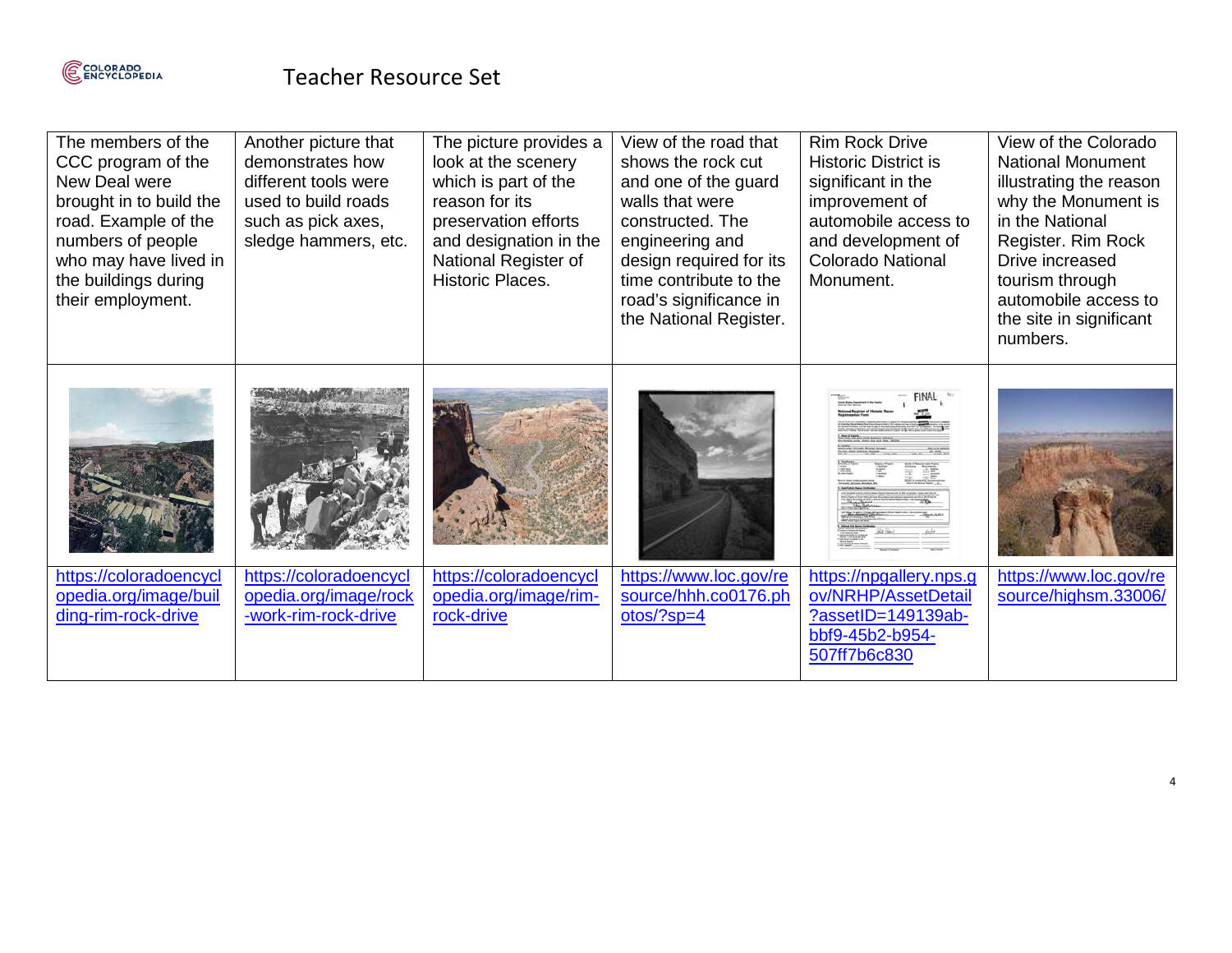

| <b>Foundations Annotations</b>                                                                                                                                                                                                                                                                                                                                                                                                                                                                                        |
|-----------------------------------------------------------------------------------------------------------------------------------------------------------------------------------------------------------------------------------------------------------------------------------------------------------------------------------------------------------------------------------------------------------------------------------------------------------------------------------------------------------------------|
| <b>Curriculum Connections</b>                                                                                                                                                                                                                                                                                                                                                                                                                                                                                         |
| History                                                                                                                                                                                                                                                                                                                                                                                                                                                                                                               |
| Geography                                                                                                                                                                                                                                                                                                                                                                                                                                                                                                             |
| <b>Curriculum Standards</b>                                                                                                                                                                                                                                                                                                                                                                                                                                                                                           |
| CO State History Standard 2: The historical eras, individuals, groups, ideas and themes in Colorado history and their relationships to key<br>events in the United States. (Fourth Grade)<br>d. Describe the impact of various technological developments.                                                                                                                                                                                                                                                            |
| CO State Geography Standard 2: Connections within and across human and physical systems are developed. (Fourth Grade)<br>c. Analyze how people use geographic factors in creating settlements and have adapted to and modified the local physical environment.<br>d. Describe how places in Colorado are connected by movement of goods and services and technology.                                                                                                                                                  |
| <b>Content and Thinking Objectives</b>                                                                                                                                                                                                                                                                                                                                                                                                                                                                                |
| Students will be able to:<br>analyze and gather evidence from primary and secondary sources.<br>identify cause and effect relationships (when describing the history, interactions, and contributions of the diverse people/cultures in<br>Colorado's history).<br>define technology and explain the impact of various technological developments in Colorado's past.<br>describe how the physical environment of Colorado's regions provided opportunities for and placed constraints on people/groups over<br>time. |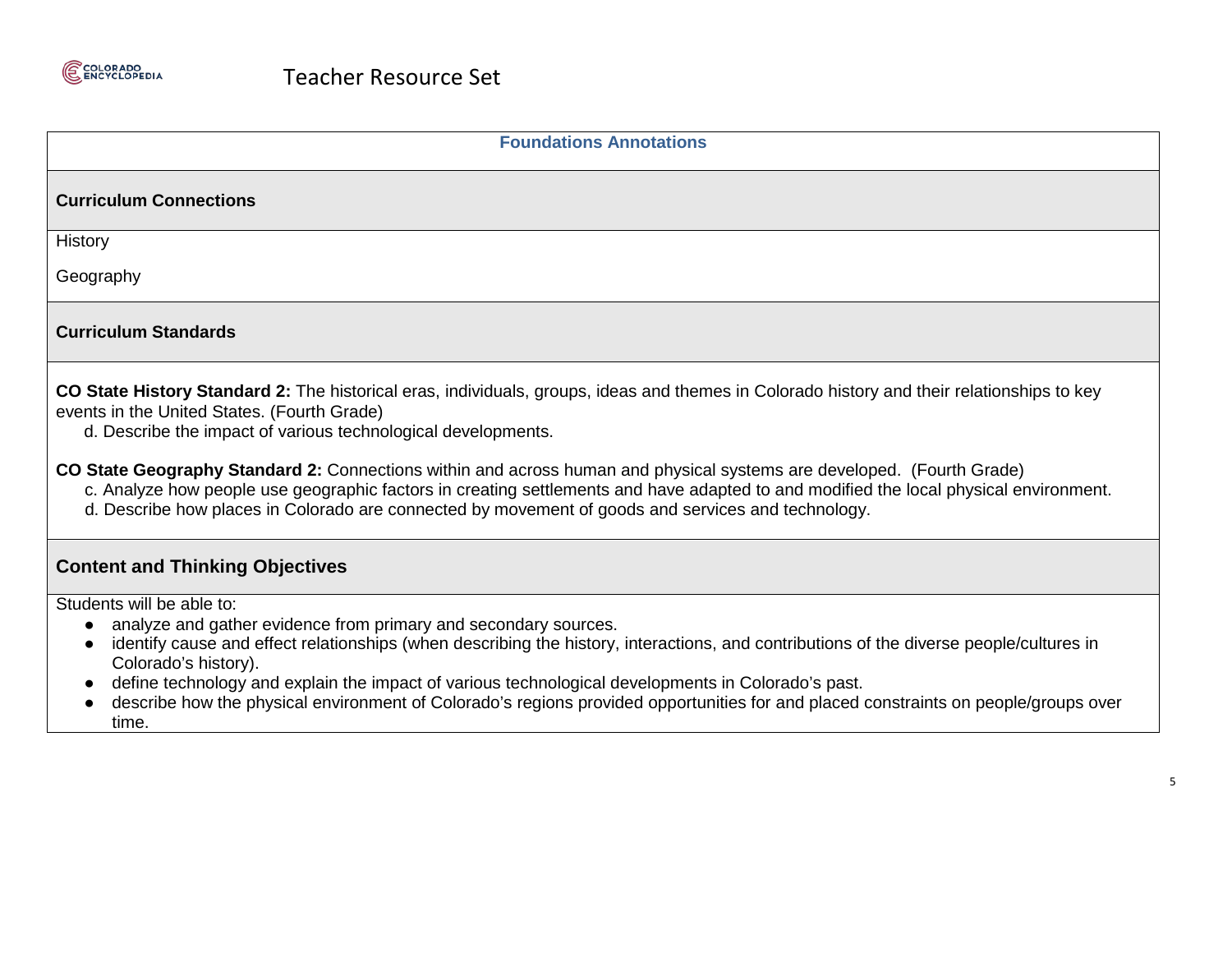

## **Inquiry Questions, Activities and Strategies**

#### **Inquiry Questions**

In what ways have geographic, economic, cultural, and technological changes influenced Colorado today?

How did people alter their environment to facilitate communication and transportation?

How does the physical environment affect human activity and vice versa? How does tourism impact the built environment?

What were the design and construction challenges the builders of Rim Rock Drive faced? How does that compare to road construction today?

#### **Inquiry Activities**

Ask students to analyze how technological advances affected the way that Colorado's landscape has been used from the 1930s to present using a "Thinking Map."

Using the resource set to create a museum walk, ask students to note things they observe in the images and questions that arise from the conversation during the activity.

Ask students to research the ways people used technology to facilitate the construction of the road and analyze the different obstacles that may have occurred during that period versus the available technology today.

### **Assessment Strategies**

Depending upon how one uses the resources and which standards are chosen, assessment can take many forms. For example:

**CO History Standard 2 (d)** (Fourth Grade) Students can choose one of the above pictures to analyze and describe how technological advances have changed Colorado's physical landscape.

**CO Geography Standard 2 (d)** (Fourth Grade) Create a project (Google slides, Prezi, Podcast, poster, tri-fold, board game, etc.) that explains how the builders used the available resources to build into the mountain.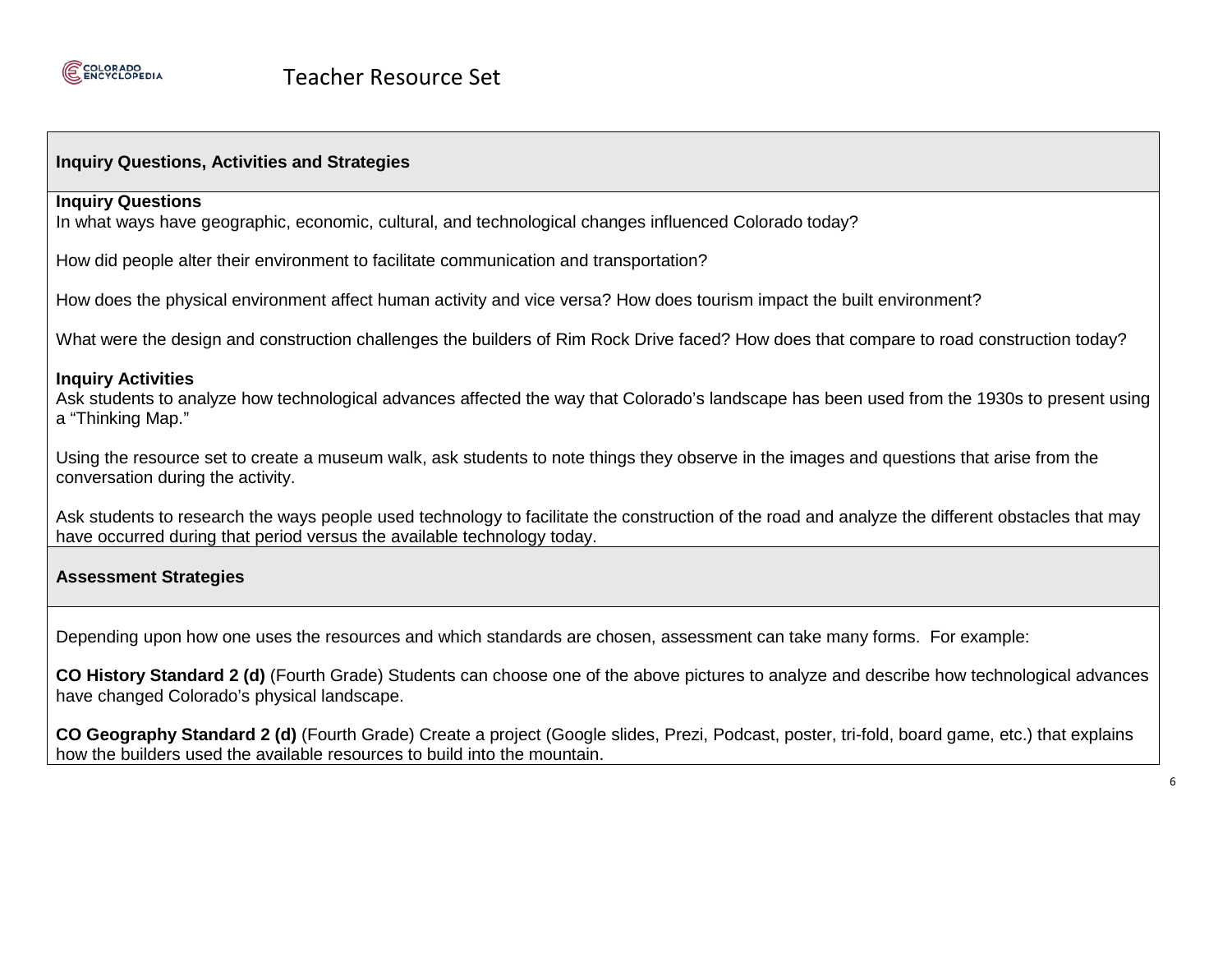

| <b>Other Resources</b>                                                                                                                                                                                                                           |  |  |  |  |
|--------------------------------------------------------------------------------------------------------------------------------------------------------------------------------------------------------------------------------------------------|--|--|--|--|
| <b>Web Resources</b>                                                                                                                                                                                                                             |  |  |  |  |
| Colorado Encyclopedia: www.coloradoencyclopedia.org                                                                                                                                                                                              |  |  |  |  |
| Library of Congress: www.loc.gov                                                                                                                                                                                                                 |  |  |  |  |
| Denver Public Library: www.denverlibrary.org                                                                                                                                                                                                     |  |  |  |  |
| National Park Service "Scenic Rim Rock Drive": https://www.nps.gov/colm/planyourvisit/scenic-rim-rock-drive.htm                                                                                                                                  |  |  |  |  |
| National Register: https://npgallery.nps.gov/NRHP/GetAsset/149139ab-bbf9-45b2-b954-507ff7b6c830?branding=NRHP                                                                                                                                    |  |  |  |  |
| <b>Secondary Sources</b>                                                                                                                                                                                                                         |  |  |  |  |
| Alan J. Kania, John Otto of Colorado National Monument (Boulder, CO: Roberts Rinehart, 1984).                                                                                                                                                    |  |  |  |  |
| Lisa Schoch-Roberts, A Classic Western Quarrel: A History of the Road Controversy at Colorado National Monument, Cultural Resources<br>Selections 10 (Denver: US Department of the Interior, National Park Service, Intermountain Region, 1997). |  |  |  |  |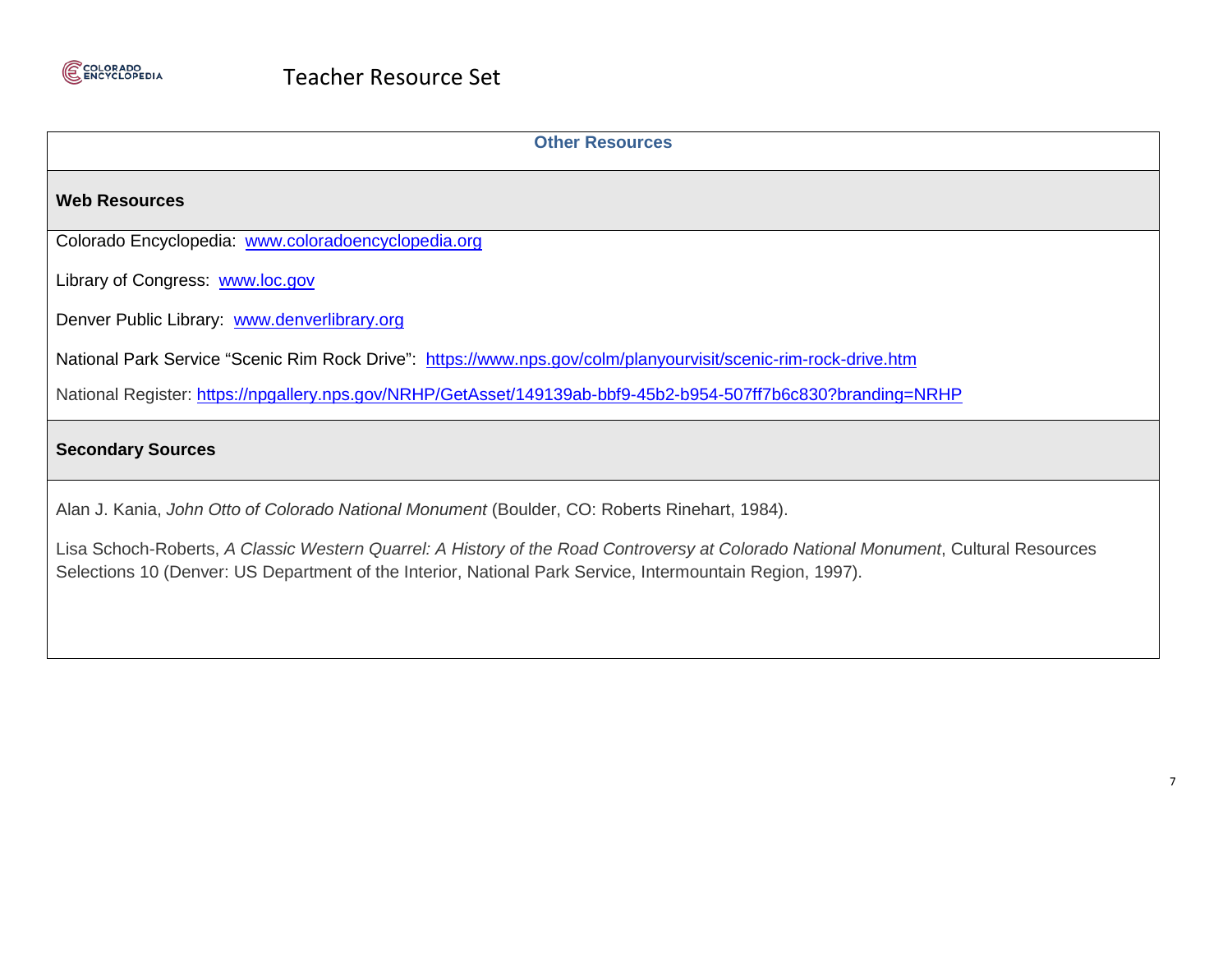

## **Preservation Connection**

Preservationists consider Rim Rock Drive significant for several reasons. The site itself has a high degree of integrity of setting, design, location materials, and workmanship. It is representative of the second stage of auto access to and development of the Colorado National Monument and allows visitors to enter the monument from either the east of the west. The early 20<sup>th</sup> century Serpent's Trail, built during the first stage of auto access, was replaced by Rim Rock Drive.

The building of the road provided a major source of employment for those living in and around Grand Junction. It is the classic example of the kinds of work done during the Depression by government supported public works projects such as the Public Works Administration (PWA), the Works Progress Administration (WPA) and the Civilian Conservation Corps (CCC) all of which took part in the development of Rim Rock Drive.

Rim Rock Drive is the first modern road designed to enhance recreational use of the Colorado National Monument. Visitors driving through the monument can observe first-hand the distinctive engineering techniques that were used in this example of cliff face road building – much of which was accomplished without the modern road-building machines used today.

Rim Rock Drive was added to the National Register of Historic Places April 21, 1994.

Why is Rim Rock Drive listed in the National Register of Historic Places?

How can the road continue to tell the story of Colorado's past well into the future?

What were the design and construction challenges the builders of Rim Rock Drive faced? How does that compare to road construction today?

How does the design and construction of the road impact how visitors to National Monument experience the site? Why is that important?